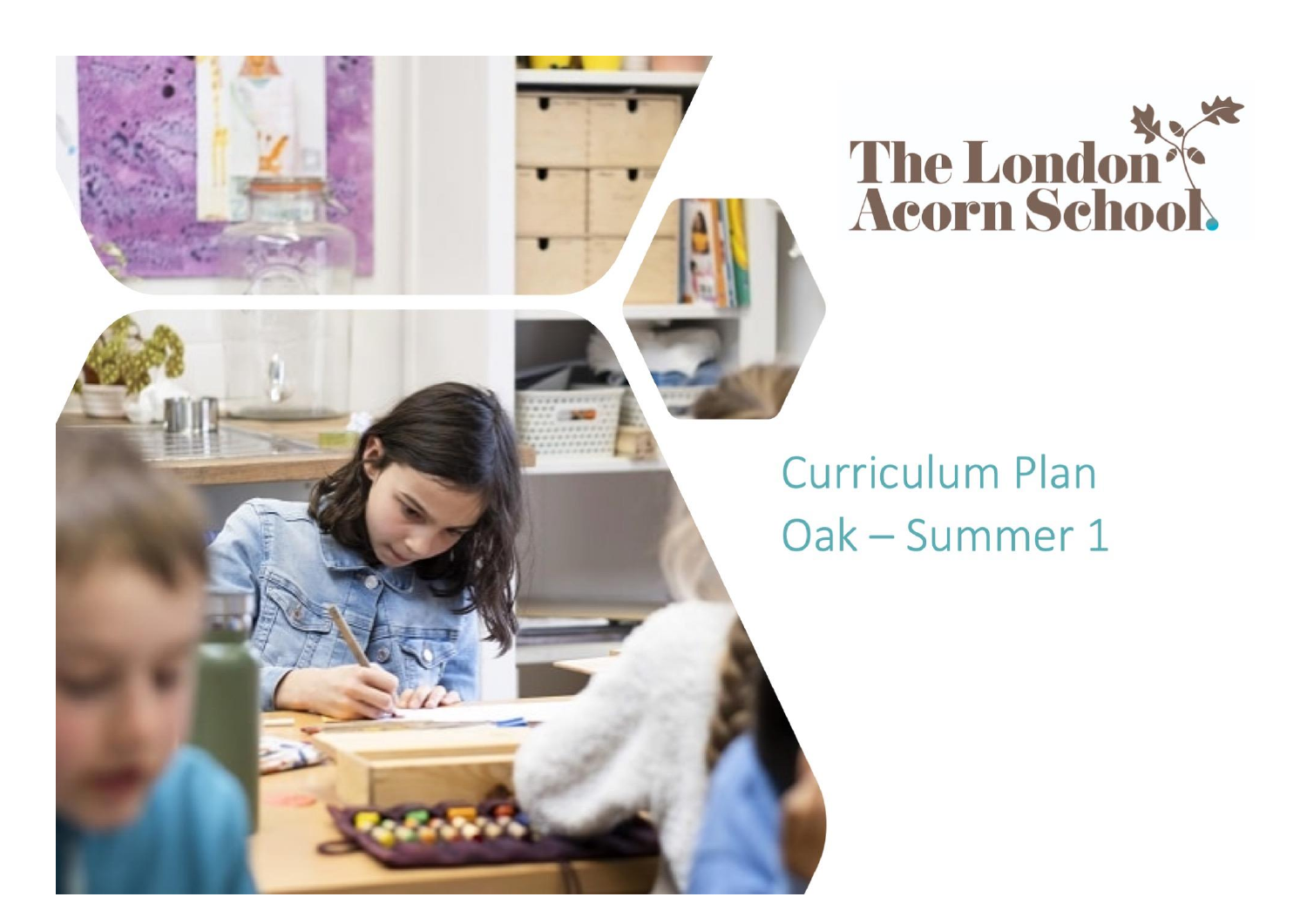## Programmes of Study

Class/ Year class 5 year 6 Term Summer first half term

## Unit title : Groovy Greece

Literacy Genres: Myths & Legends: Ancient Greece, *Charles Kovacs* (3 weeks) Choral & Performance Poetry: Play in rhyming Old English: The Return of Odysseus (Twenty One Waldorf Plays, adapted by Class Five for a smaller group) Reading Enhancements: The Heroes of Olympus,

*Rick Riordan*

| Literacy | <b>Writing for Purpose</b>                                           | <b>Maths</b> | Number and place value                                       |
|----------|----------------------------------------------------------------------|--------------|--------------------------------------------------------------|
|          | Narratives (Greek Mythology)                                         |              | Revise reading, writing, comparing and ordering numbers      |
|          | Characters/Settings<br>$\bullet$                                     |              | with up to seven digits and decimal numbers with up to three |
|          | Newspaper Article                                                    |              | decimal places                                               |
|          |                                                                      |              | revise rounding big numbers to the nearest thousand, ten     |
|          | Grammar                                                              |              | thousand, hundred thousand and million                       |
|          | To secure control of complex sentences, understanding<br>$\bullet$   |              | revise locating a number on a number line marking            |
|          | how different clauses can be manipulated to achieve                  |              | numbers it lies between                                      |
|          | different effects                                                    |              | Decimals                                                     |
|          | To become aware of conditionals through:<br>$\bullet$                |              | revise rounding decimal numbers to the nearest tenth and     |
|          | - Using reading to investigate conditionals, e.g. using<br>$\bullet$ |              | whole number                                                 |
|          | ifthen, might, could, would, and their uses, e.g. in                 |              | Multiply 3-digit and 4-digit numbers incl. decimals by       |
|          | deduction, speculation, supposition                                  |              | whole 1-digit numbers and solve word problems involving      |
|          | - Using these forms to construct sentences which<br>$\bullet$        |              | multiplication of money and measures;                        |
|          | express, e.g. possibilities, hypotheses                              |              | Percentages and their equivalence to fractions               |
|          | Exploring the use of conditionals in past and future,                |              | revise finding percentages of numbers, converting            |
|          | experimenting with transformations, discussing effects,              |              | fractions, decimals and percentages and making comparisons   |
|          | e.g. speculating about possible causes (past), reviewing             |              | using percentages                                            |
|          | a range of options and their outcomes (future)                       |              | Mental addition and subtraction                              |
|          |                                                                      |              | Mental multiplication and Division                           |
|          |                                                                      |              | Written addition and subtraction                             |
|          | <b>Spelling</b>                                                      |              | Written Multiplication and Division                          |
|          | trans-                                                               |              | Fractions, ratio and proportion                              |
|          | aqua-                                                                |              |                                                              |

The London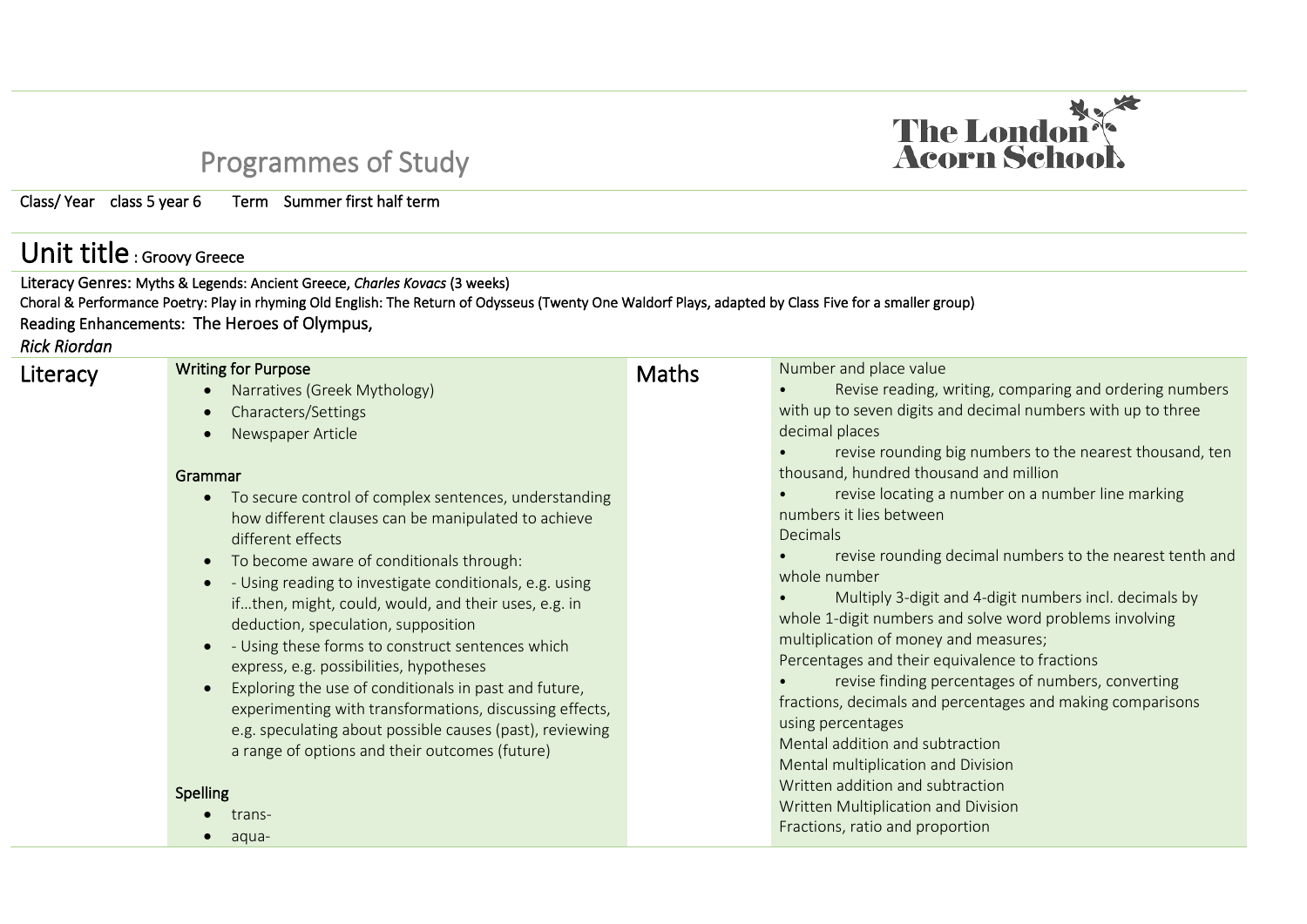| $bi-$<br>$\bullet$<br>aero-<br>oct-<br>Comprehension<br>(extend vocabulary; inference; predict; explain; retrieve;<br>$\bullet$<br>summarise)<br>Ancient Greek Mythologies and Heroes:<br>$\bullet$<br>Theseus and the Minotaur<br>$\bullet$<br>How Zeus Became King of the Gods<br>$\bullet$<br>Odysseus and Cyclops<br>$\bullet$                                                                                                                |                   | Revise scaling, using mental strategies for multiplying and<br>$\bullet$<br>dividing;<br>Revise solving problems involving rate;<br>Problem solving<br>Reasoning and algebra<br>revise solving missing number problems using inverse<br>operations<br>revise using trial and improvement to solve<br>Geometry: properties of shapes<br><b>BIDMAS</b><br>revise how brackets can be used in calculation problems,<br>revise the order of operations for calculations involving the four<br>operations<br>Positive and Negative Numbers<br>revise comparing and ordering negative numbers incl.<br>calculating differences between negative numbers and positive<br>and negative numbers                                                                                                                                                                                                                                                                                   |
|---------------------------------------------------------------------------------------------------------------------------------------------------------------------------------------------------------------------------------------------------------------------------------------------------------------------------------------------------------------------------------------------------------------------------------------------------|-------------------|--------------------------------------------------------------------------------------------------------------------------------------------------------------------------------------------------------------------------------------------------------------------------------------------------------------------------------------------------------------------------------------------------------------------------------------------------------------------------------------------------------------------------------------------------------------------------------------------------------------------------------------------------------------------------------------------------------------------------------------------------------------------------------------------------------------------------------------------------------------------------------------------------------------------------------------------------------------------------|
| Clay work<br>• Use designs in history to inform own ideas<br>• Know that the state of clay is essential for the moulding<br>process<br>. Make an indent in the centre of the clay to create a hollow<br>• Using pinching, smoothing and pulling to widen the hollow<br>and manipulate clay<br>• Explore how to create curves with clay<br>• Add features, such as handles through joining, strengthening<br>and stiffening parts of the structure | <b>Humanities</b> | <b>Ancient Greece</b><br>• Who and where were the ancient Greeks?<br>• Place the ancient Greeks on a timeline and locate Greece on a map<br>• Finding out what city states were in ancient Greece<br>• Exploring similarities and differences between Athens and Sparta e.g.<br>in government, trade, women, education, etc.<br>• Using artefacts to find out about warfare in ancient Greece and exploring the types<br>of armour, weapons, ships, etc., that were used<br>• Explore what the ancient Greeks believed in<br>• Finding out who the Olympian gods and goddesses were - Exploring how Greek<br>myths show beliefs about their gods<br>• Use a variety of sources of information to research what daily life was like for the<br>citizens of Greece<br>• What impact did the ancient Greek civilisation have on the world?<br>Exploring how the ancient Greeks affected future civilisations - Exploring which<br>ancient Greek inventions and developments |

Art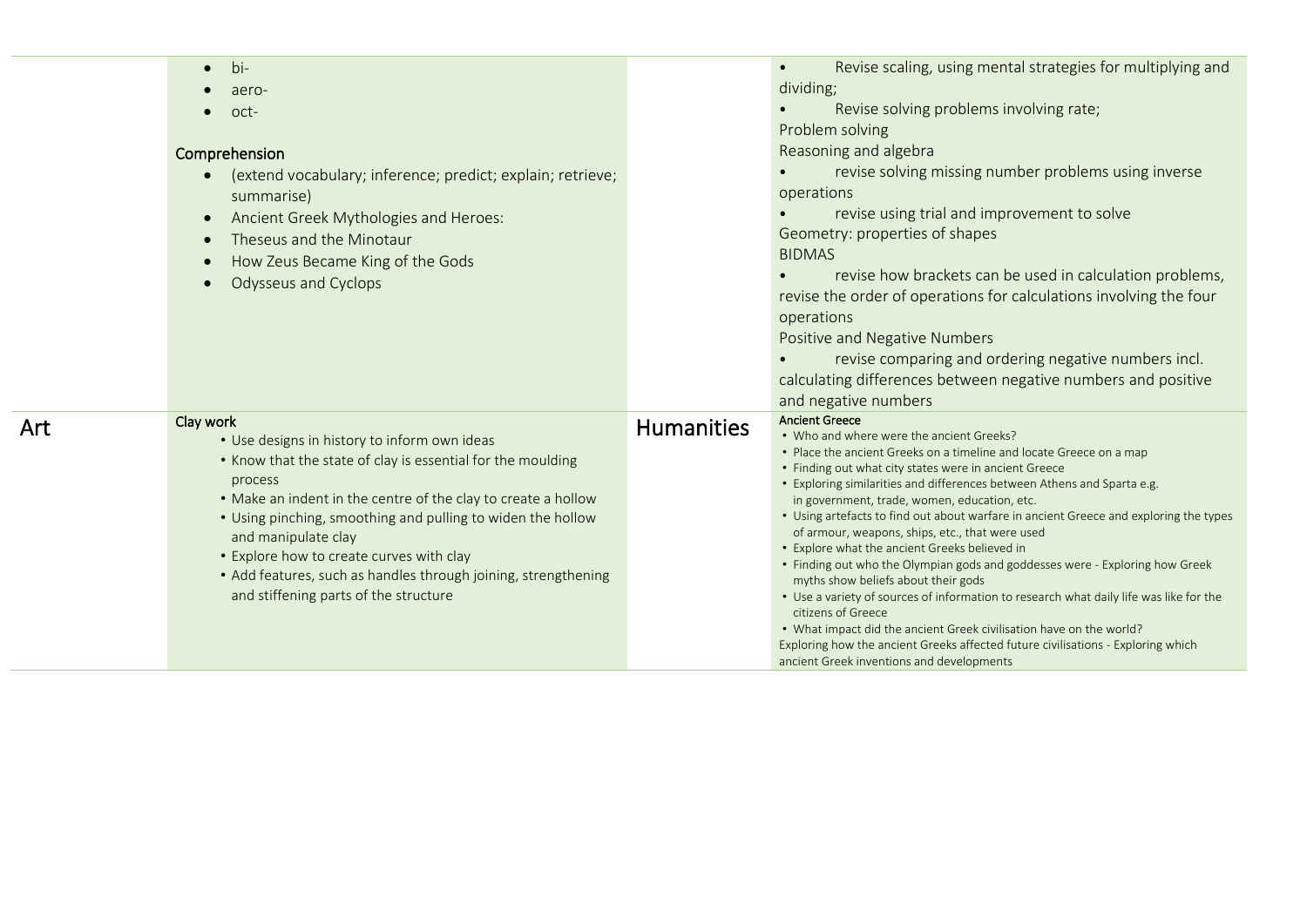| Relationships<br>and Health            | Children will learn:<br>•Money<br>• about the role money plays in their own and others' lives,<br>incl. the impact it can have on people's feelings and emotions<br>.about risks associated with money incl. different ways<br>money can be won/lost through gambling-related activities<br>(incl online) and the impact this has on health, wellbeing and<br>future aspirations<br>Jobs and careers<br>• about enterprise and the skills that make someone<br>'enterprising'<br>•that some jobs are paid more than others and money is one<br>factor which may influence a person's job or career choice;<br>that people may choose to do voluntary work which is unpaid<br>• to identify the kind of job they might like to do when they<br>are older<br>• to recognise a variety of routes into careers (e.g., college,<br>apprenticeship, university)                                                                                                                                                                                                                       | Forest<br>School | Story: Tamlin - peacefulness in the woods. Make homes for<br>solitary bees. Conkers for laundry cleaning. Continue sawing,<br>drilling. Learn the spiral cut for decorative bark. Dance the<br>rotation of earth in relation to sun/summer<br>Pupils identify more flora and fauna, consider needs of fauna<br>$\bullet$<br>and undertake projects for these.<br>Use tools with more confidence, make simple knots.<br>Widen scientific vocabulary and work well as a class team.<br>Children expand their environmental awareness in terms of<br>conservation of the Morden Hall Park.<br>Children taken on leadership roles with Forest school days with<br>$\bullet$<br>younger children |
|----------------------------------------|---------------------------------------------------------------------------------------------------------------------------------------------------------------------------------------------------------------------------------------------------------------------------------------------------------------------------------------------------------------------------------------------------------------------------------------------------------------------------------------------------------------------------------------------------------------------------------------------------------------------------------------------------------------------------------------------------------------------------------------------------------------------------------------------------------------------------------------------------------------------------------------------------------------------------------------------------------------------------------------------------------------------------------------------------------------------------------|------------------|---------------------------------------------------------------------------------------------------------------------------------------------------------------------------------------------------------------------------------------------------------------------------------------------------------------------------------------------------------------------------------------------------------------------------------------------------------------------------------------------------------------------------------------------------------------------------------------------------------------------------------------------------------------------------------------------|
| Design and<br>technology /<br>Woodwork | <b>STRUCTURES - PARTHENON</b><br>• Explore the purpose of columns in Greek architecture<br>• Know that columns support the roof, give buildings a feeling of order,<br>strength and balance and have intricate detail & symmetry<br>• Know the difference between 3 key Greek designs (Doric, Ionic and<br>Corinthian) and know that these are also called 'orders'<br>• Know what a frieze and pediment is and how they relate to Greek<br>structures & designs<br>• Use the influence of historical structures to create own design templates<br>• Use prototypes, cross- sectional diagrams and computer aided designs to<br>represent designs making continual refinements<br>• Show an understanding of the qualities of materials to choose<br>appropriate tools to cut and shape<br>• Cut materials with precision and refine the finish with appropriate tools<br>Critically evaluate the design structure in relation to the purpose in<br>history and in today's society<br>Wood work projects connected WW 1 in addition to projects derived<br>from pupil interests | Science          | <b>BIOLOGY - ANIMALS INCL. HUMANS</b><br>• Name the main parts of the digestive system and know its<br>function.<br>• Know the different types of teeth in humans and their function.<br>• Describe the changes as humans develop to old age.<br>• Construct and interpret food chains, identifying producers,<br>predators and prey.                                                                                                                                                                                                                                                                                                                                                       |
| Religious<br><b>Studies</b>            | <b>JUDAISM (BELIEFS &amp; CELEBRATIONS)</b><br>Learn about the beliefs exemplified through The Shema, the first four of<br>the Ten Commandments,                                                                                                                                                                                                                                                                                                                                                                                                                                                                                                                                                                                                                                                                                                                                                                                                                                                                                                                                | <b>PE</b>        | <b>PE</b><br><b>SAILING</b>                                                                                                                                                                                                                                                                                                                                                                                                                                                                                                                                                                                                                                                                 |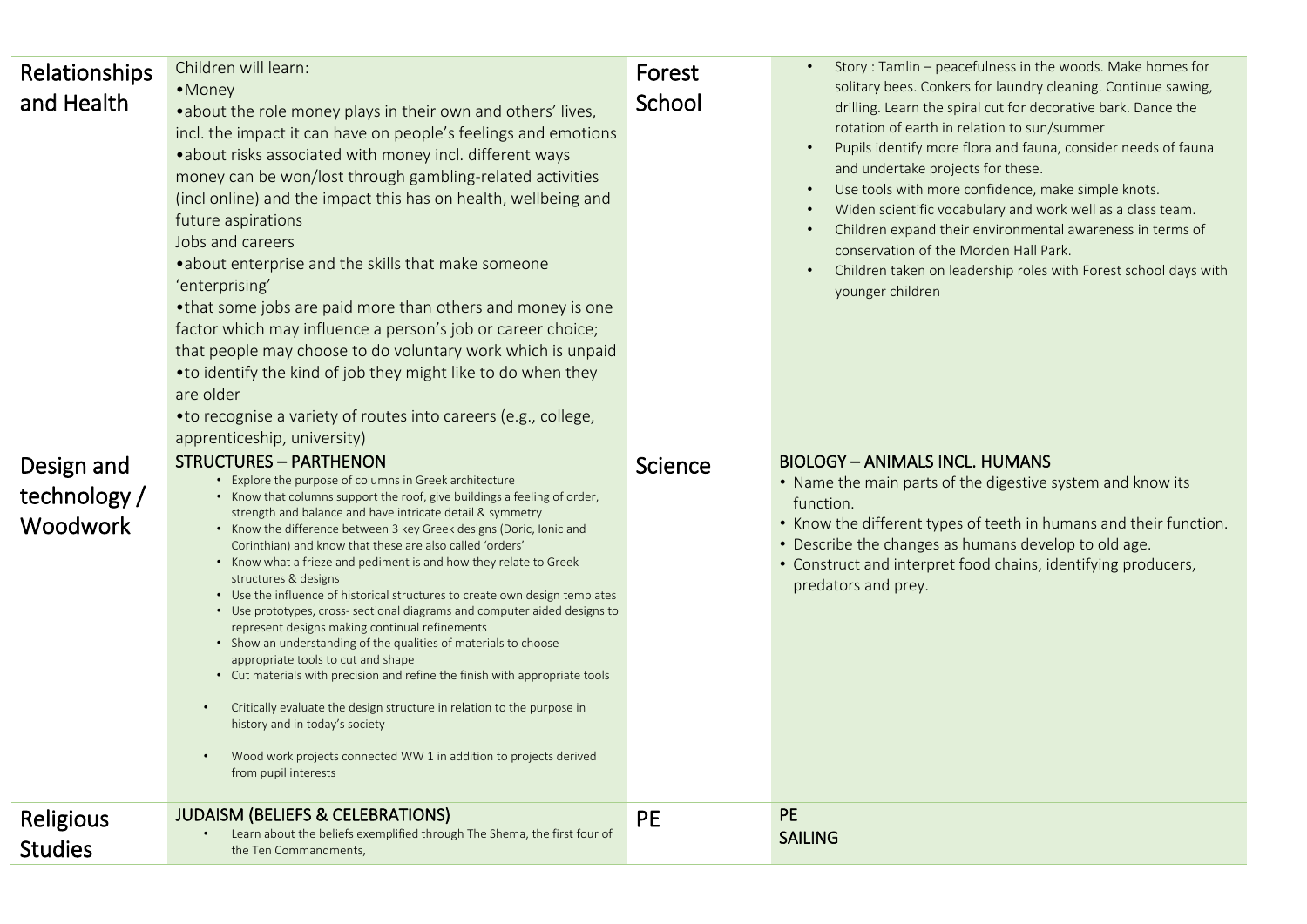|                     | Know the significance of The Torah: the Sefer Torah (scroll) and the work<br>of the scribe and Chumash (Torah in book form); God giving the Torah on<br>Mount Sinai; the contents – laws (Mitzvot), sayings and stories; the<br>importance of regular reading and study of the Torah; special treatment<br>of the scrolls (e.g. covering, use of pointer (yad); use of Hebrew.<br>Know the significance of the Tenakh: its contents - law/teaching (Torah),<br>prophets (Nevi'im) and writings (Ketuvim); examples of writings (eg<br>Psalms and Proverbs).<br>The importance of repentance and forgiveness: Rosh Hashanah, Yom Kippur and<br>The Book of Life. |              | Can identify the different parts of a boat. Can control the<br>boats movement using the sail and the rudder for direction.<br>Be able to answer questions about boat safety.<br><b>STRIKE &amp; FIELD</b><br>Can strike a static ball and ball travelling towards forward<br>with equipment (bat) and good timing. Can use sport specific<br>sending skills and apply in practise and the game. Can strike<br>and travel with purpose and to stay in the game whilst using<br>simple striking and fielding strategies.                                                                                                                                                                                                                                                                                                                        |
|---------------------|-----------------------------------------------------------------------------------------------------------------------------------------------------------------------------------------------------------------------------------------------------------------------------------------------------------------------------------------------------------------------------------------------------------------------------------------------------------------------------------------------------------------------------------------------------------------------------------------------------------------------------------------------------------------|--------------|-----------------------------------------------------------------------------------------------------------------------------------------------------------------------------------------------------------------------------------------------------------------------------------------------------------------------------------------------------------------------------------------------------------------------------------------------------------------------------------------------------------------------------------------------------------------------------------------------------------------------------------------------------------------------------------------------------------------------------------------------------------------------------------------------------------------------------------------------|
| French              | To learn names of planets in French<br>Learn other key words about solar system<br>To make up story about aliens<br>To re-cap what has been learned                                                                                                                                                                                                                                                                                                                                                                                                                                                                                                             | <b>Music</b> | <b>Music</b><br>• Pupils will develop their performing, composing and listening skills<br>• Pupils will learn about the interrelated dimensions of music<br>• Pupils will use a range of classroom instruments to create and manipulate<br>sounds, develop a strong sense of pulse and rhythm and establish good<br>ensemble performance skills.<br>• Pupils will sing a wide number of songs and develop their vocal range,<br>intonation, articulation, blending and a joy for singing.<br>• Pupils will learn to analyse music using age-appropriate musical vocabulary<br>and to apply this knowledge in a musical context through solo and small group<br>performance and composition activities.<br><b>Exploring Sound Ideas</b><br>• Dynamics<br>• Duration<br>• Tempo<br>• Pitch<br>• Timbre<br>• Texture<br>• Structure<br>• Singing |
| Trips and/or events |                                                                                                                                                                                                                                                                                                                                                                                                                                                                                                                                                                                                                                                                 | <b>ICT</b>   | <b>COMMUNICATING &amp;</b><br><b>PRESENTING</b><br>• Talk about audience, atmosphere and structure when planning a particular<br>outcome.<br>• Confidently identify the potential of unfamiliar technology to increase my<br>creativity.                                                                                                                                                                                                                                                                                                                                                                                                                                                                                                                                                                                                      |